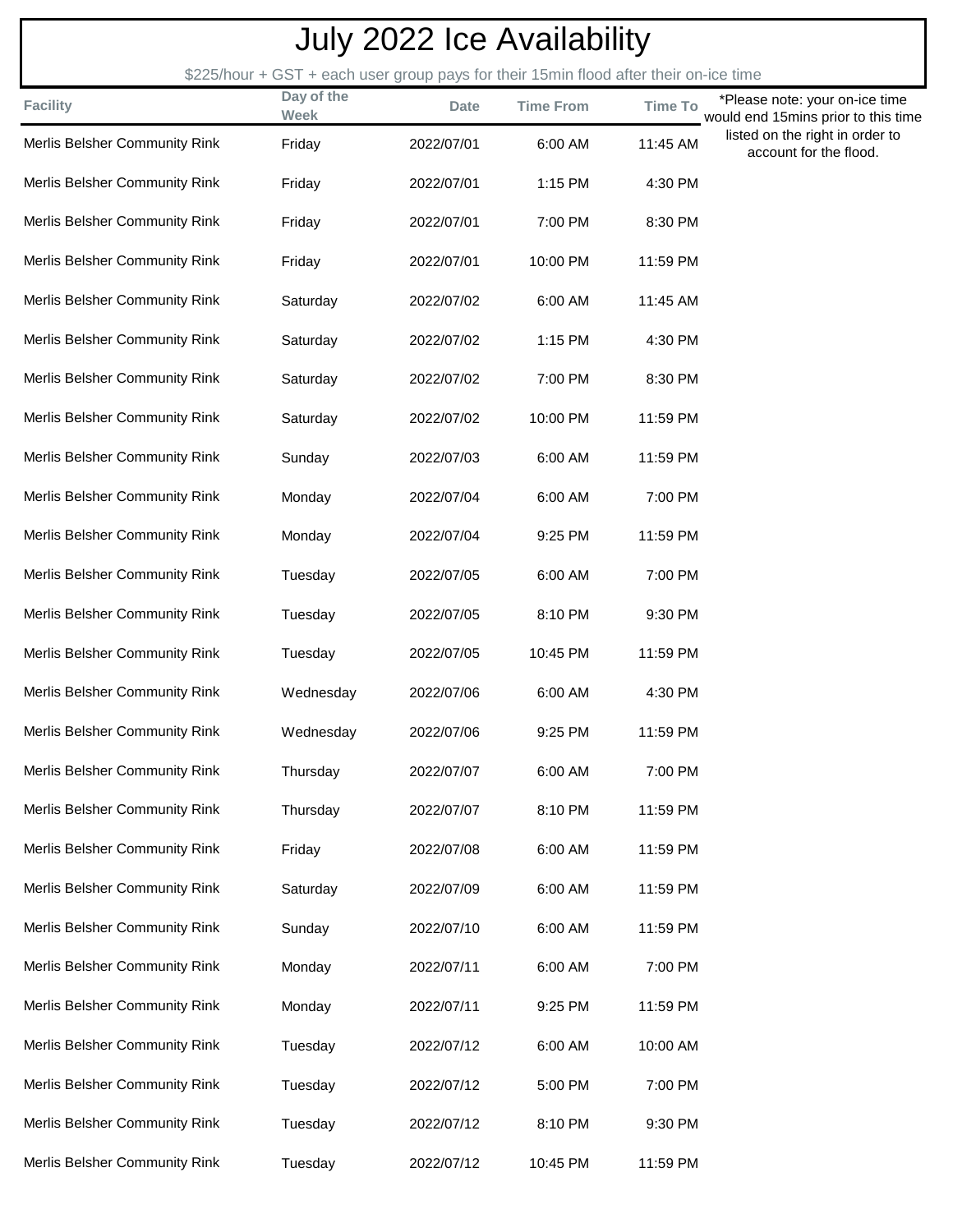| Merlis Belsher Community Rink | Wednesday | 2022/07/13 | 6:00 AM  | 10:00 AM |
|-------------------------------|-----------|------------|----------|----------|
| Merlis Belsher Community Rink | Wednesday | 2022/07/13 | 9:25 PM  | 11:59 PM |
| Merlis Belsher Community Rink | Thursday  | 2022/07/14 | 6:00 AM  | 9:00 AM  |
| Merlis Belsher Community Rink | Thursday  | 2022/07/14 | 4:00 PM  | 7:00 PM  |
| Merlis Belsher Community Rink | Thursday  | 2022/07/14 | 8:10 PM  | 11:59 PM |
| Merlis Belsher Community Rink | Friday    | 2022/07/15 | 6:00 AM  | 10:00 AM |
| Merlis Belsher Community Rink | Friday    | 2022/07/15 | 5:00 PM  | 11:59 PM |
| Merlis Belsher Community Rink | Saturday  | 2022/07/16 | 6:00 AM  | 10:00 AM |
| Merlis Belsher Community Rink | Saturday  | 2022/07/16 | 5:00 PM  | 11:59 PM |
| Merlis Belsher Community Rink | Sunday    | 2022/07/17 | 6:00 AM  | 11:59 PM |
| Merlis Belsher Community Rink | Monday    | 2022/07/18 | 6:00 AM  | 7:00 PM  |
| Merlis Belsher Community Rink | Monday    | 2022/07/18 | 9:25 PM  | 11:59 PM |
| Merlis Belsher Community Rink | Tuesday   | 2022/07/19 | 6:00 AM  | 7:00 PM  |
| Merlis Belsher Community Rink | Tuesday   | 2022/07/19 | 8:10 PM  | 9:30 PM  |
| Merlis Belsher Community Rink | Tuesday   | 2022/07/19 | 10:45 PM | 11:59 PM |
| Merlis Belsher Community Rink | Wednesday | 2022/07/20 | 6:00 AM  | 4:30 PM  |
| Merlis Belsher Community Rink | Wednesday | 2022/07/20 | 9:25 PM  | 11:59 PM |
| Merlis Belsher Community Rink | Thursday  | 2022/07/21 | 6:00 AM  | 7:00 PM  |
| Merlis Belsher Community Rink | Thursday  | 2022/07/21 | 8:10 PM  | 11:59 PM |
| Merlis Belsher Community Rink | Friday    | 2022/07/22 | 6:00 AM  | 11:59 PM |
| Merlis Belsher Community Rink | Saturday  | 2022/07/23 | 6:00 AM  | 11:59 PM |
| Merlis Belsher Community Rink | Sunday    | 2022/07/24 | 6:00 AM  | 11:59 PM |
| Merlis Belsher Community Rink | Monday    | 2022/07/25 | 6:00 AM  | 7:00 PM  |
| Merlis Belsher Community Rink | Monday    | 2022/07/25 | 9:25 PM  | 11:59 PM |
| Merlis Belsher Community Rink | Tuesday   | 2022/07/26 | 6:00 AM  | 7:00 PM  |
| Merlis Belsher Community Rink | Tuesday   | 2022/07/26 | 8:10 PM  | 9:30 PM  |
| Merlis Belsher Community Rink | Tuesday   | 2022/07/26 | 10:45 PM | 11:59 PM |
| Merlis Belsher Community Rink | Wednesday | 2022/07/27 | 6:00 AM  | 4:30 PM  |
| Merlis Belsher Community Rink | Wednesday | 2022/07/27 | 9:25 PM  | 11:59 PM |
| Merlis Belsher Community Rink | Thursday  | 2022/07/28 | 6:00 AM  | 7:00 PM  |